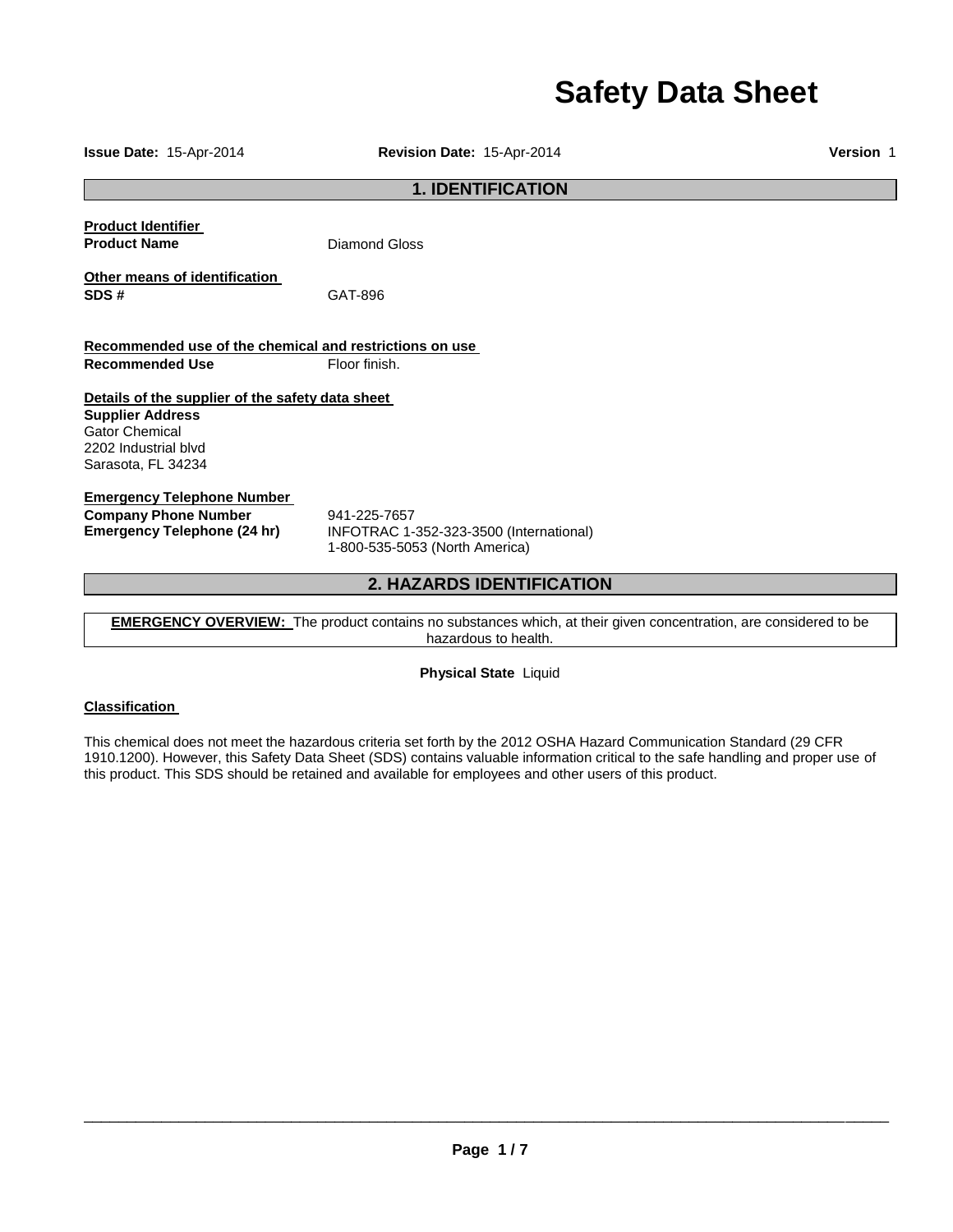## \_\_\_\_\_\_\_\_\_\_\_\_\_\_\_\_\_\_\_\_\_\_\_\_\_\_\_\_\_\_\_\_\_\_\_\_\_\_\_\_\_\_\_\_\_\_\_\_\_\_\_\_\_\_\_\_\_\_\_\_\_\_\_\_\_\_\_\_\_\_\_\_\_\_\_\_\_\_\_\_\_\_\_\_\_\_\_\_\_\_\_\_\_ **3. COMPOSITION/INFORMATION ON INGREDIENTS**

| <b>Chemical Name</b>       | <b>CAS No</b> | Weight-% |
|----------------------------|---------------|----------|
| tributoxyethyl phosphate   | 78-51-3       | 1-5      |
| Styrene Acrylic Copolymer  | Proprietary   | $5 - 15$ |
| 2-(2-ethoxyethoxy) ethanol | 111-90-0      | $3 - 7$  |
| Zinc Ammonium Chloride     | 38714-47-5    | 1-5      |
| Urethane Emulsion          |               | $1 - 5$  |

\*\*If Chemical Name/CAS No is "proprietary" and/or Weight-% is listed as a range, the specific chemical identity and/or percentage of composition has been withheld as a trade secret.\*\*

# **4. FIRST-AID MEASURES**

#### **First Aid Measures**

| <b>Eye Contact</b>                  | Rinse thoroughly with plenty of water for at least 15 minutes, lifting lower and upper eyelids.<br>Consult a physician. |
|-------------------------------------|-------------------------------------------------------------------------------------------------------------------------|
| <b>Skin Contact</b>                 | Wash off immediately with plenty of water for at least 15 minutes.                                                      |
| <b>Inhalation</b>                   | Remove to fresh air.                                                                                                    |
| Ingestion                           | Clean mouth with water and drink afterwards plenty of water.                                                            |
| Most important symptoms and effects |                                                                                                                         |
| <b>Symptoms</b>                     | Direct contact may cause temporary redness and discomfort.                                                              |
|                                     | Indication of any immediate medical attention and special treatment needed                                              |
| <b>Notes to Physician</b>           | Treat symptomatically.                                                                                                  |

# **5. FIRE-FIGHTING MEASURES**

#### **Suitable Extinguishing Media**

Use extinguishing measures that are appropriate to local circumstances and the surrounding environment.

**Unsuitable Extinguishing Media** Not determined.

## **Specific Hazards Arising from the Chemical**

Not determined.

## **Protective equipment and precautions for firefighters**

As in any fire, wear self-contained breathing apparatus pressure-demand, MSHA/NIOSH (approved or equivalent) and full protective gear.

# **6. ACCIDENTAL RELEASE MEASURES**

#### **Personal precautions, protective equipment and emergency procedures**

**Personal Precautions Use personal protective equipment as required.** 

#### **Methods and material for containment and cleaning up**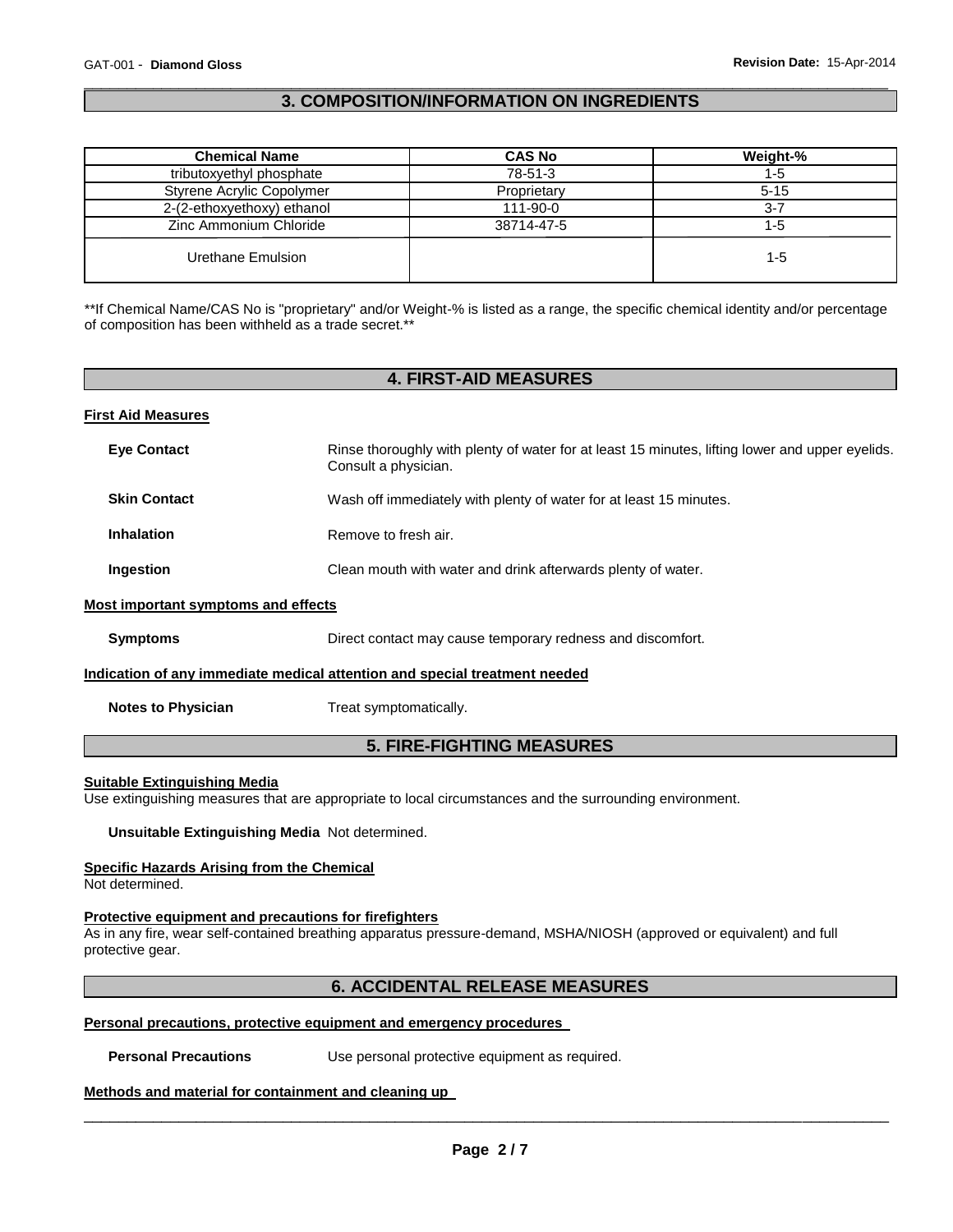| <b>Methods for Containment</b>                               | Prevent further leakage or spillage if safe to do so.                    |
|--------------------------------------------------------------|--------------------------------------------------------------------------|
| <b>Methods for Clean-Up</b>                                  | Keep in suitable, closed containers for disposal.                        |
|                                                              | <b>7. HANDLING AND STORAGE</b>                                           |
| <b>Precautions for safe handling</b>                         |                                                                          |
| <b>Advice on Safe Handling</b>                               | Handle in accordance with good industrial hygiene and safety practice.   |
| Conditions for safe storage, including any incompatibilities |                                                                          |
| <b>Storage Conditions</b>                                    | Keep containers tightly closed in a dry, cool and well-ventilated place. |
| <b>Incompatible Materials</b>                                | None known based on information supplied.                                |
|                                                              |                                                                          |

# **8. EXPOSURE CONTROLS/PERSONAL PROTECTION**

\_\_\_\_\_\_\_\_\_\_\_\_\_\_\_\_\_\_\_\_\_\_\_\_\_\_\_\_\_\_\_\_\_\_\_\_\_\_\_\_\_\_\_\_\_\_\_\_\_\_\_\_\_\_\_\_\_\_\_\_\_\_\_\_\_\_\_\_\_\_\_\_\_\_\_\_\_\_\_\_\_\_\_\_\_\_\_\_\_\_\_\_\_

#### **Exposure Guidelines**

| <b>Chemical Name</b>                                       | <b>ACGIH TLV</b>              | <b>OSHA PEL</b>                                                                                                                                                         | <b>NIOSH IDLH</b>                                                                                           |
|------------------------------------------------------------|-------------------------------|-------------------------------------------------------------------------------------------------------------------------------------------------------------------------|-------------------------------------------------------------------------------------------------------------|
| Dipropylene Glycol Monomethyl Ether<br>(DPM)<br>34590-94-8 | STEL: 150 ppm<br>TWA: 100 ppm | TWA: 100 ppm<br>TWA: 600 mg/m <sup>3</sup><br>(vacated) TWA: 100 ppm<br>(vacated) TWA: 600 mg/m <sup>3</sup><br>(vacated) STEL: 150 ppm<br>(vacated) STEL: 900 mg/m $3$ | IDLH: 600 ppm<br>TWA: 100 ppm<br>TWA: 600 mg/m <sup>3</sup><br>STEL: 150 ppm<br>STEL: 900 mg/m <sup>3</sup> |
|                                                            |                               | (vacated) S*                                                                                                                                                            |                                                                                                             |

#### **Appropriate engineering controls**

**Engineering Controls Apply technical measures to comply with the occupational exposure limits.** 

## **Individual protection measures, such as personal protective equipment**

| <b>Eye/Face Protection</b>      | Avoid contact with eyes.                                   |
|---------------------------------|------------------------------------------------------------|
| <b>Skin and Body Protection</b> | Wear suitable protective clothing.                         |
| <b>Respiratory Protection</b>   | Ensure adequate ventilation, especially in confined areas. |

**General Hygiene Considerations** Handle in accordance with good industrial hygiene and safety practice.

## **9. PHYSICAL AND CHEMICAL PROPERTIES**

#### **Information on basic physical and chemical properties**

**Physical State Contract Exercise State Contract Exercise State Liquid Appearance** 

**Property Construction Values Construction Values Remarks • Method pH** Not determined<br> **Melting Point/Freezing Point** Not determined **Melting Point/Freezing Point Mot determined Boiling Point/Boiling Range Mot determined Boiling Point/Boiling Range<br>Flash Point Evaporation Rate** 

**Not determined**<br>Not determined

**Apple determined Motion Codor Codor Chapter Apple determined Not determined Not determined Not determined Not determined Not determined Not determined Not determined Not determined Not determined Not determined Not determ Color Not determined Odor Threshold ODOR**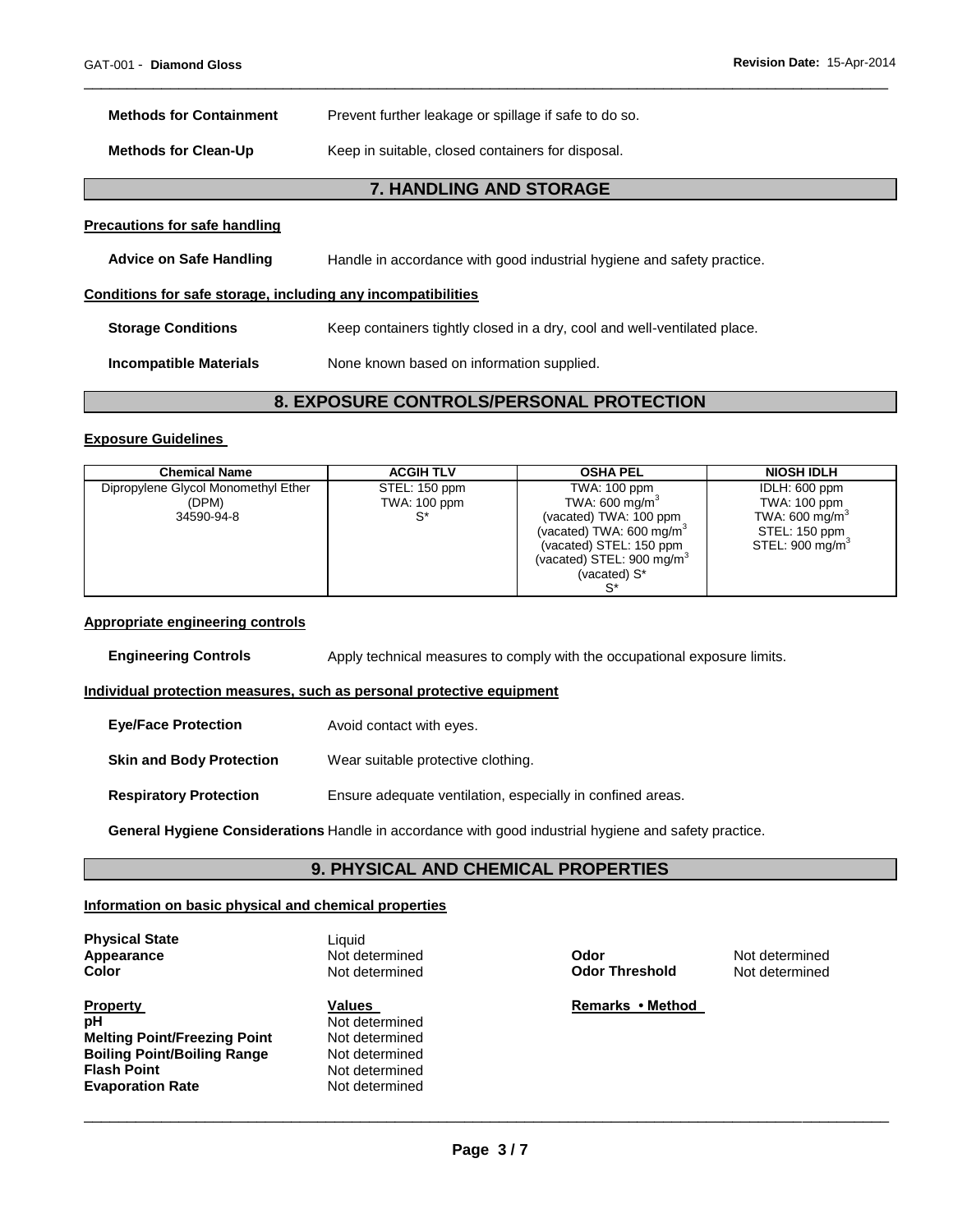| <b>Flammability (Solid, Gas)</b> | Not determined |  |
|----------------------------------|----------------|--|
| <b>Upper Flammability Limits</b> | Not determined |  |
| <b>Lower Flammability Limit</b>  | Not determined |  |
| <b>Vapor Pressure</b>            | Not determined |  |
| <b>Vapor Density</b>             | Not determined |  |
| <b>Specific Gravity</b>          | Not determined |  |
| <b>Water Solubility</b>          | Not determined |  |
| Solubility in other solvents     | Not determined |  |
| <b>Partition Coefficient</b>     | Not determined |  |
| <b>Auto-ignition Temperature</b> | Not determined |  |
| <b>Decomposition Temperature</b> | Not determined |  |
| <b>Kinematic Viscosity</b>       | Not determined |  |
| <b>Dynamic Viscosity</b>         | Not determined |  |
| <b>Explosive Properties</b>      | Not determined |  |
| <b>Oxidizing Properties</b>      | Not determined |  |

# **10. STABILITY AND REACTIVITY**

#### **Reactivity**

Not reactive under normal conditions.

#### **Chemical Stability**

Stable under recommended storage conditions.

#### **Possibility of Hazardous Reactions**

None under normal processing.

#### **Conditions to Avoid**

Keep out of reach of children.

#### **Incompatible Materials**

None known based on information supplied.

## **Hazardous Decomposition Products**

None known based on information supplied.

# **11. TOXICOLOGICAL INFORMATION**

#### **Information on likely routes of exposure**

| <b>Product Information</b> |                                                 |
|----------------------------|-------------------------------------------------|
| <b>Eve Contact</b>         | May cause temporary irritation on eye contact.  |
| <b>Skin Contact</b>        | May cause temporary irritation on skin contact. |
| <b>Inhalation</b>          | Avoid breathing vapors or mists.                |
| Ingestion                  | Do not taste or swallow.                        |

#### **Component Information**

| <b>Chemical Name</b>                              | Oral LD50            | Dermal LD50                                                | <b>Inhalation LC50</b>               |
|---------------------------------------------------|----------------------|------------------------------------------------------------|--------------------------------------|
| tributoxyethyl phosphate<br>78-51-3               | $=$ 3000 mg/kg (Rat) | $>$ 5000 mg/kg (Rabbit)                                    | $> 6.4$ mg/L (Rat) 4 h               |
| Di(ethylene glycol) ethyl ether<br>$111 - 90 - 0$ | $= 1920$ mg/kg (Rat) | $= 4200 \mu L/kg$ (Rabbit) = 6 mL/kg (<br>Rat <sup>'</sup> | $>$ 5240 mg/m <sup>3</sup> (Rat) 4 h |
| Glycol ether TPM<br>25498-49-1                    | $=$ 3184 mg/kg (Rat) | $= 15440$ mg/kg (Rabbit)                                   | $\sim$                               |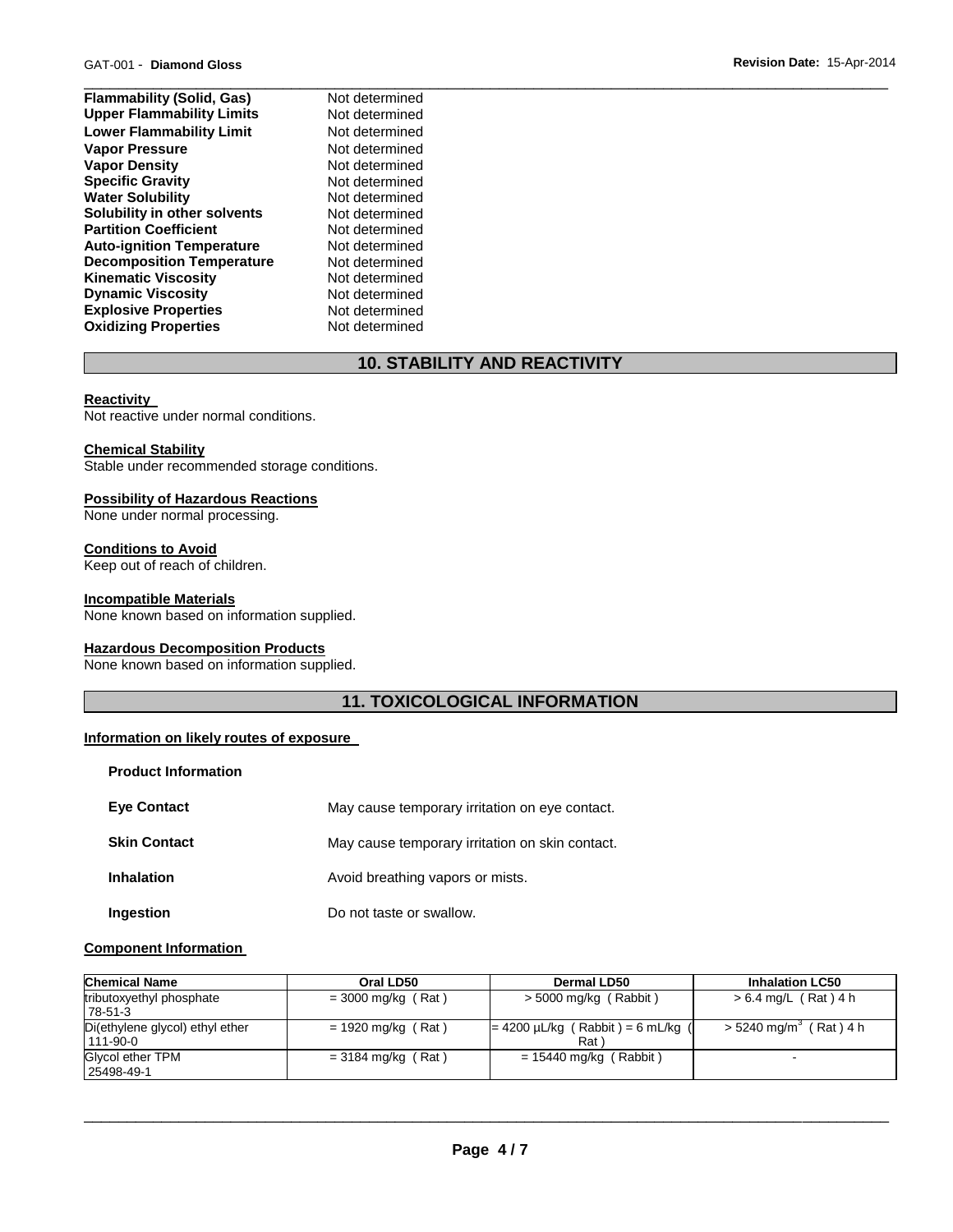| Dipropylene Glycol Monomethyl | = 5230 mg/kg (Rat) | = 9500 mg/kg (Rabbit) |  |
|-------------------------------|--------------------|-----------------------|--|
| Ether (DPM)                   |                    |                       |  |
| 34590-94-8                    |                    |                       |  |

#### **Information on physical, chemical and toxicological effects**

**Symptoms** Please see section 4 of this SDS for symptoms.

## **Delayed and immediate effects as well as chronic effects from short and long-term exposure**

**Carcinogenicity** This product does not contain any carcinogens or potential carcinogens as listed by OSHA, IARC or NTP.

#### **Numerical measures of toxicity**

Not determined

## **12. ECOLOGICAL INFORMATION**

#### **Ecotoxicity**

An environmental hazard cannot be excluded in the event of unprofessional handling or disposal.

## **Component Information**

| <b>Chemical Name</b>      | Algae/aquatic plants | <b>Fish</b>                  | Toxicity to    | <b>Crustacea</b>          |
|---------------------------|----------------------|------------------------------|----------------|---------------------------|
|                           |                      |                              | microorganisms |                           |
| tributoxyethyl phosphate  |                      | 10.4 - 12.0: 96 h Pimephales |                |                           |
| 78-51-3                   |                      | promelas mg/L LC50 flow-     |                |                           |
|                           |                      | through                      |                |                           |
| Di(ethylene glycol) ethyl |                      | 11400 - 15700: 96 h          |                | 3940 - 4670: 48 h Daphnia |
| ether                     |                      | Oncorhynchus mykiss mg/L     |                | magna mg/L EC50           |
| 111-90-0                  |                      | LC50 flow-through 11600 -    |                |                           |
|                           |                      | 16700: 96 h Pimephales       |                |                           |
|                           |                      | promelas mg/L LC50 flow-     |                |                           |
|                           |                      | through 10000: 96 h          |                |                           |
|                           |                      | Lepomis macrochirus mg/L     |                |                           |
|                           |                      | LC50 static 19100 - 23900:   |                |                           |
|                           |                      | 96 h Lepomis macrochirus     |                |                           |
|                           |                      | mg/L LC50 flow-through       |                |                           |
|                           |                      | 13400: 96 h Salmo gairdneri  |                |                           |
|                           |                      | mg/L LC50 flow-through       |                |                           |
| Glycol ether TPM          |                      | 11619: 96 h Pimephales       |                | 10: 48 h Daphnia magna    |
| 25498-49-1                |                      | promelas mg/L LC50 static    |                | mg/L EC50                 |
| Dipropylene Glycol        |                      | 10000: 96 h Pimephales       |                | 1919: 48 h Daphnia magna  |
| Monomethyl Ether (DPM)    |                      | promelas mg/L LC50 static    |                | mg/L LC50                 |
| 34590-94-8                |                      |                              |                |                           |

#### **Persistence/Degradability**

Not determined.

#### **Bioaccumulation**

Not determined.

#### **Mobility**

| <b>Chemical Name</b>                      | <b>Partition Coefficient</b> |
|-------------------------------------------|------------------------------|
| tributoxyethyl phosphate                  | 4.78                         |
| 78-51-3                                   |                              |
| Dipropylene Glycol Monomethyl Ether (DPM) | $-0.064$                     |
| 34590-94-8                                |                              |
| Di(ethylene glycol) ethyl ether           | $-0.8$                       |
| $111 - 90 - 0$                            |                              |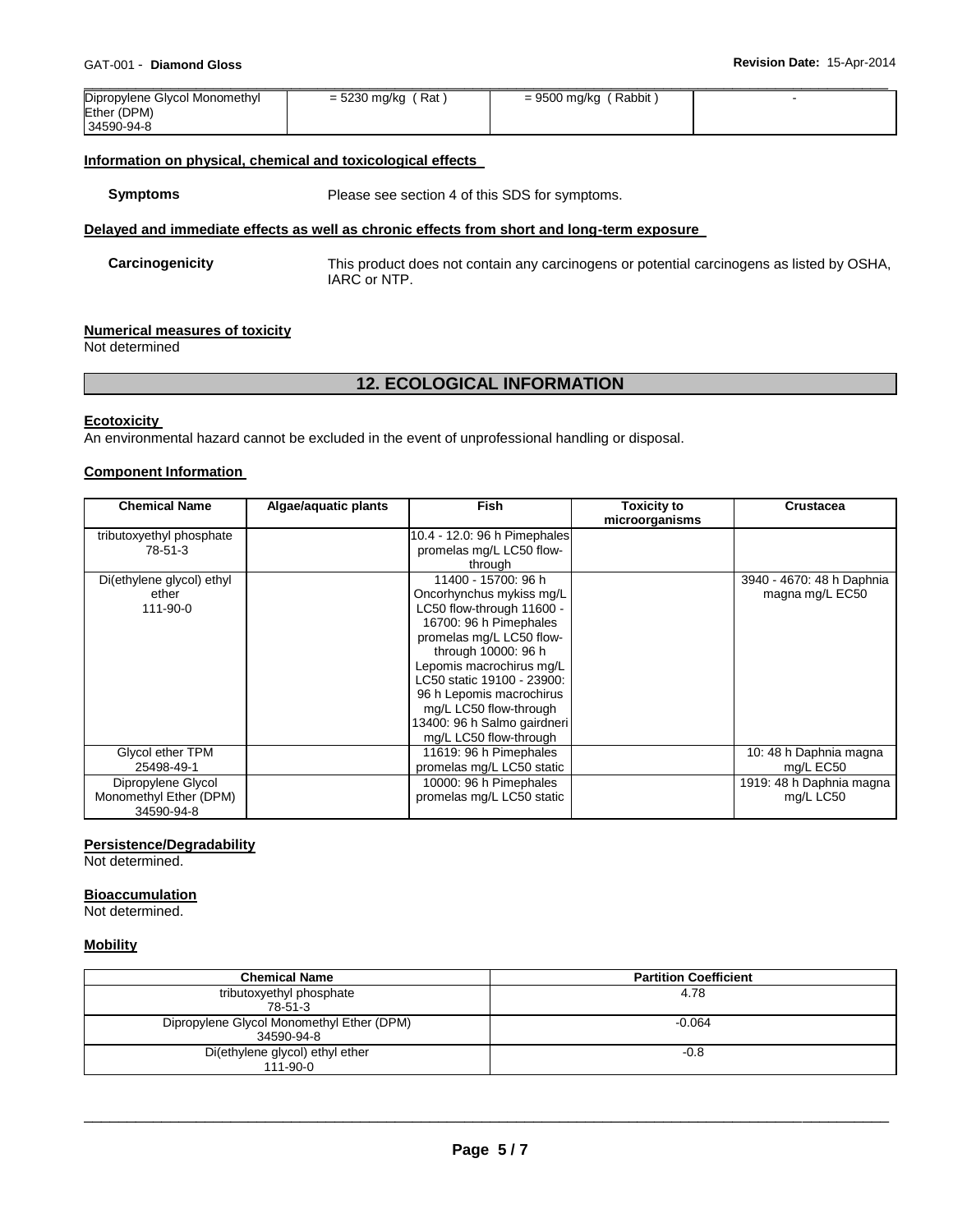#### **Other Adverse Effects** Not determined

## **13. DISPOSAL CONSIDERATIONS**

\_\_\_\_\_\_\_\_\_\_\_\_\_\_\_\_\_\_\_\_\_\_\_\_\_\_\_\_\_\_\_\_\_\_\_\_\_\_\_\_\_\_\_\_\_\_\_\_\_\_\_\_\_\_\_\_\_\_\_\_\_\_\_\_\_\_\_\_\_\_\_\_\_\_\_\_\_\_\_\_\_\_\_\_\_\_\_\_\_\_\_\_\_

| <b>Waste Treatment Methods</b> |                                                                                                        |
|--------------------------------|--------------------------------------------------------------------------------------------------------|
| <b>Disposal of Wastes</b>      | Disposal should be in accordance with applicable regional, national and local laws and<br>regulations. |
| <b>Contaminated Packaging</b>  | Disposal should be in accordance with applicable regional, national and local laws and<br>regulations. |

## **14. TRANSPORT INFORMATION**

| <b>Note</b> | Please see current shipping paper for most up to date shipping information, including<br>exemptions and special circumstances. |
|-------------|--------------------------------------------------------------------------------------------------------------------------------|
| <u>DOT</u>  | Not regulated                                                                                                                  |
| <b>IATA</b> | Not regulated                                                                                                                  |
| <b>IMDG</b> | Not regulated                                                                                                                  |

# **15. REGULATORY INFORMATION**

## **International Inventories**

Not determined

#### **Legend:**

*TSCA - United States Toxic Substances Control Act Section 8(b) Inventory DSL/NDSL - Canadian Domestic Substances List/Non-Domestic Substances List EINECS/ELINCS - European Inventory of Existing Chemical Substances/European List of Notified Chemical Substances ENCS - Japan Existing and New Chemical Substances IECSC - China Inventory of Existing Chemical Substances KECL - Korean Existing and Evaluated Chemical Substances PICCS - Philippines Inventory of Chemicals and Chemical Substances* 

## **US Federal Regulations**

## **SARA 313**

| <b>Chemical Name</b>                                   | <b>CAS No</b>  | Weight-% | <b>SARA 313 - Threshold</b><br>Values % |
|--------------------------------------------------------|----------------|----------|-----------------------------------------|
| Di(ethylene glycol) ethyl ether - 111-90-0             | $111 - 90 - 0$ | ن - ا    |                                         |
| Glycol ether TPM - 25498-49-1                          | 25498-49-1     | 1-3      |                                         |
| Dipropylene Glycol Monomethyl Ether (DPM) - 34590-94-8 | 34590-94-8     | 1-3      |                                         |